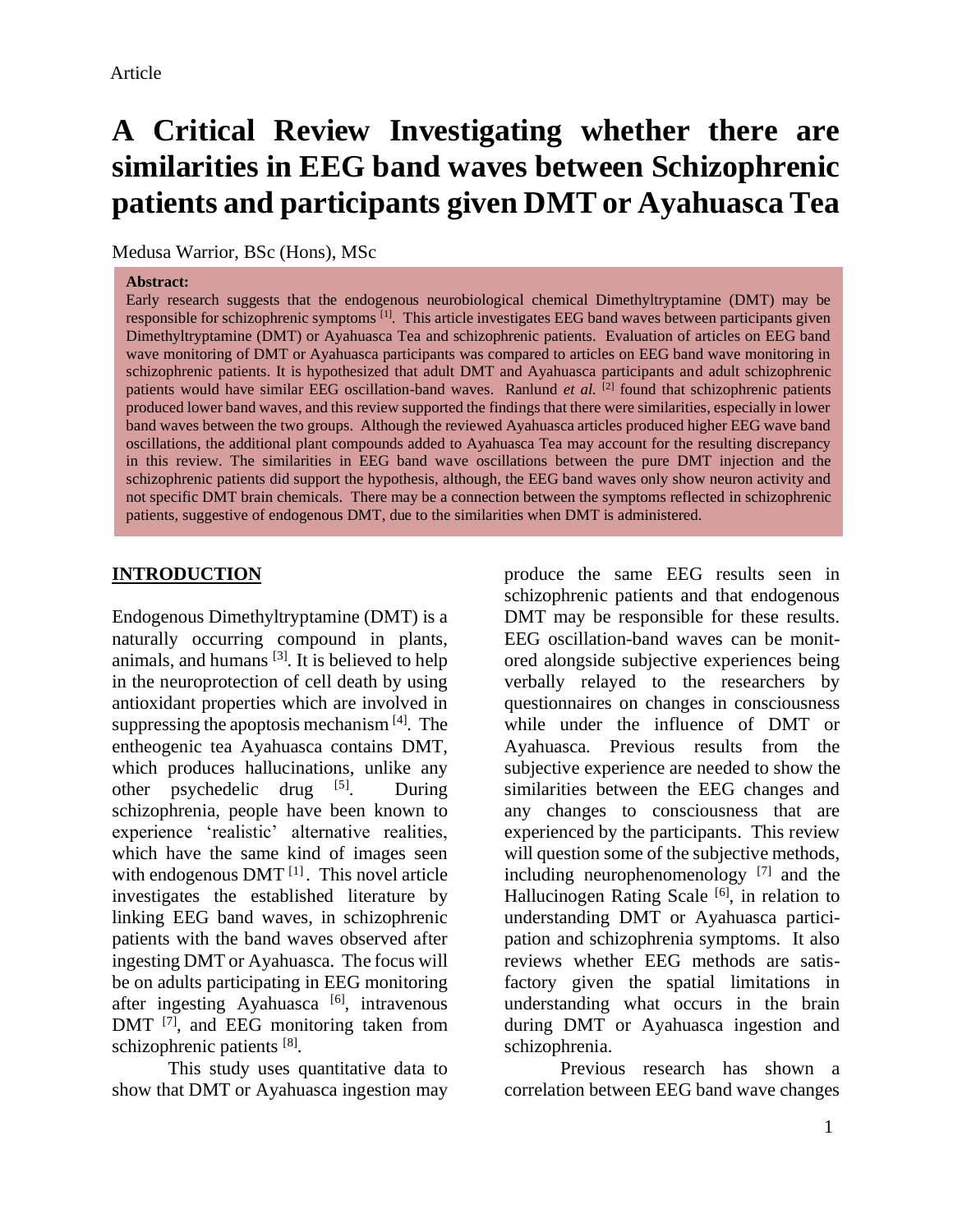and DMT administration [7] or ingesting Ayahuasca tea, containing  $DMT$  [6]. EEG monitoring of schizophrenic patients [8] [9] has also shown band wave changes similar to that of DMT research by Timmermann *et al*. [7] . Although using EEG monitoring for this purpose is acceptable in terms of reliability and validity, there are methodological limitations to this when confirming that these changes are due to DMT circulating within the brain.

It has been suggested that the development of some schizophrenic systems may be due to changes in endogenous DMT production in patients <sup>[1]</sup>. DMT is known to be produced in the body and may produce the same altered realities, voices, and visions experienced by schizophrenic patients [10]. Research into this phenomenon is difficult to establish due to the reliability and validity of the methods and procedures that have been used to date.

Previous studies used for mental health issues, such as schizophrenia, are predominantly defined by a psychiatric diagnosis classification system, such as the Diagnostic and Statistical Manual of Mental Disorders (DSM) or the International Statistical Classification of Diseases and Related Health Problems (ICD). Neuropsychiatry is now investigating biological differences and responses to understand schizophrenia [11], as symptom classification for the definition of health issues is becoming more controversial because the classification criteria are ever-changing [12]. Therefore, the objective of this article is not to investigate the different types of schizophrenia. Instead, it is to encourage ways of moving forward to substantiate the possibility of endogenous DMT being associated with psychotic episodes.

Electroencephalography (EEG) records high temporal resolutions of brain activity and can be presented using five different Hertz (Hz) band waves. It is useful

for detecting changes in many neuropsychiatric diseases and may be considered a biomarker as the results usually show changes in specific wave bands  $[13]$ . The results explore the similarities between EEG wavebands (*delta, theta, alpha* and *beta*) between different groups of people. For example, a group drinking Ayahuasca tea containing DMT, a group intravenously injected with pure DMT and research carried out using EEG on psychotic patients. The review will also touch on various rating scales used alongside the EEG research, which provides subjective information about the various levels of consciousness experienced.

This project aims to highlight the possibility of the same EEG wavebands correlating to both psychotic episodes and when partaking of exogenous DMT. It will also address the controversies of quantitative and qualitative techniques presented in specific research papers when examining the similarities between DMT ingestion and psychotic episodes via EEG.

# **METHODS**

It may be that the studies covered here, are based on methodological procedures that lead to inconsistent sampling due to inconsistent psychiatric classifications. For example, the DSM or ICD diagnosis of schizophrenia relies purely on symptoms rather than genetics or other biomarkers such as DMT in urine or blood [14] .

There may be altered or increased endogenous DMT production in patients with schizophrenia <sup>[1]</sup> and therefore, there is merit in understanding the limitations, reliability, and validity of the core EEG research findings to date. This understanding should allow a judgment about whether these methods are suitable for investigating similar-ities between band wave changes for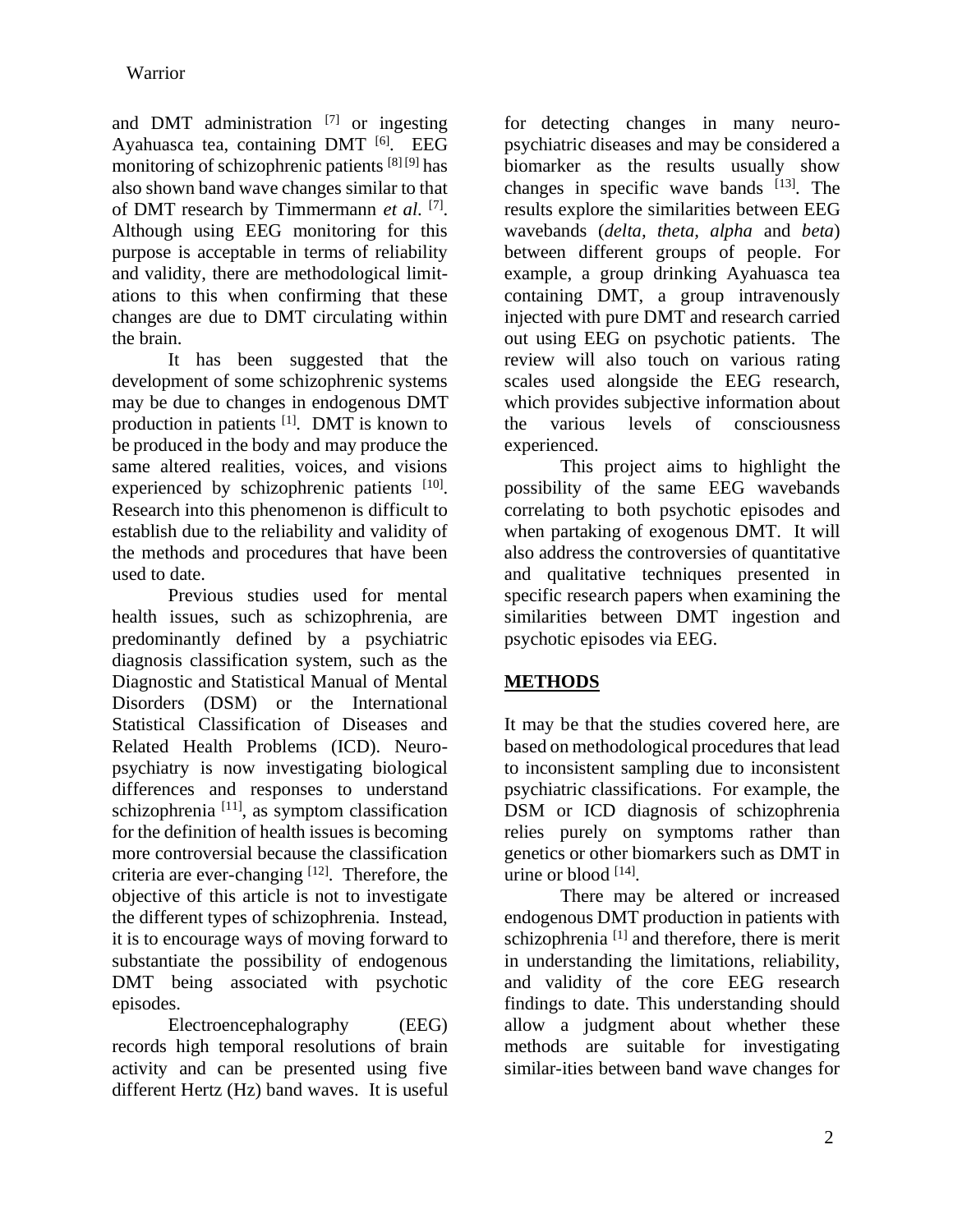DMT or Ayahuasca administration and schizophrenic patients.

This article is not a full systematic review, but a narrative literature review, consisting of English articles found initially using Google/Scholar. Manual searches were conducted from the reference lists of the initial articles. In an attempt to avoid unbiased dissemination, thesis and unpublished papers were also investigated from psychedelic blog webpages covering EEG and Ayahuasca<sup>[15]</sup>. Additional articles were found using Medline and PsycInfo with Medical Subject Headings (MeSH) terms such as N,N-Dimethyltryptamine AND Electroencephalography. Other searches included schizophrenia AND EEG AND oscillations.

Exclusions to this review were papers discussing 5-methoxy-N-N-dimethyltryptamine, bufotenine (toad venom), and animal studies of DMT. The inclusion criteria were defined as participants partaking in DMT or Ayahuasca administration and schizophrenia patients with any kind of EEG band wave oscillations e.g. *delta* to *gamma* on any skull location. Thus, the DMT or Ayahuasca individuals were healthy participants, and the intervention was DMT. The comparisons were DMT and schizophrenia EEG band waves, with the outcome being any similarities in oscillation-band waves.

The search criteria highlighted a scarcity of research articles that were available for this review. This lack of information may have been for several reasons, including the lack of null result publications. There was also a lack of reproduced experimental findings, which may be due to publishers unwilling to publish reproduced findings unless outcomes changed.

Many DMT research study articles were unavailable online as they were published in the 1950-1960's. Therefore, the information may be available in hardcopy but

was unavailable for this review. As the interest in psychedelic compounds increases there is likely to be a steady increase in the literature produced.

The study design of EEG monitoring implemented for DMT injection consisted of a small sample of healthy male and female adult participants [7]. They were screened for psychiatric conditions along with other physical conditions.

The Timmermann *et al*. [7] research using EEG during DMT administration only highlights neural correlations, which are similarities between band wave changes due to DMT administration. There is no direct evidence that a higher level of DMT is circulating in the brain. Both Timmermann *et al.* [7] and Riba *et al.* [6] used DMT placebo during research.

Another issue arising from making comparisons between the DMT administration  $^{[7]}$  and Ayahuasca tea participants  $^{[6]}$ is that they show inconsistencies in oscillation-band wave ranges – respectively *delta* (1-4Hz) and *delta* (1.3-3.5Hz). Thus, not using a standardized measurement range makes it difficult to ascertain which band wave the participants adhere to in general. Nayak and Anilkumar<sup>[16]</sup> raise this issue along with the fact that EEG is a specialized topic and that the methodological planning needs detailed knowledge of all the areas within EEG that would need to be considered. This is evident in the Begić *et al.* [9] study of schizophrenic patients, which used quantitative EEG (qEEG), a specialized system of algorithms providing better EEG procedures and analysis than standard EEG [17] . Some of the review articles also show inconsistent methodological procedures allowing ingestion of substances such as nicotine, alcohol and caffeine before EEG monitoring. These substances have been shown to affect EEG band waves  $^{[18]}$  and may affect the experiment's external validity and thus results.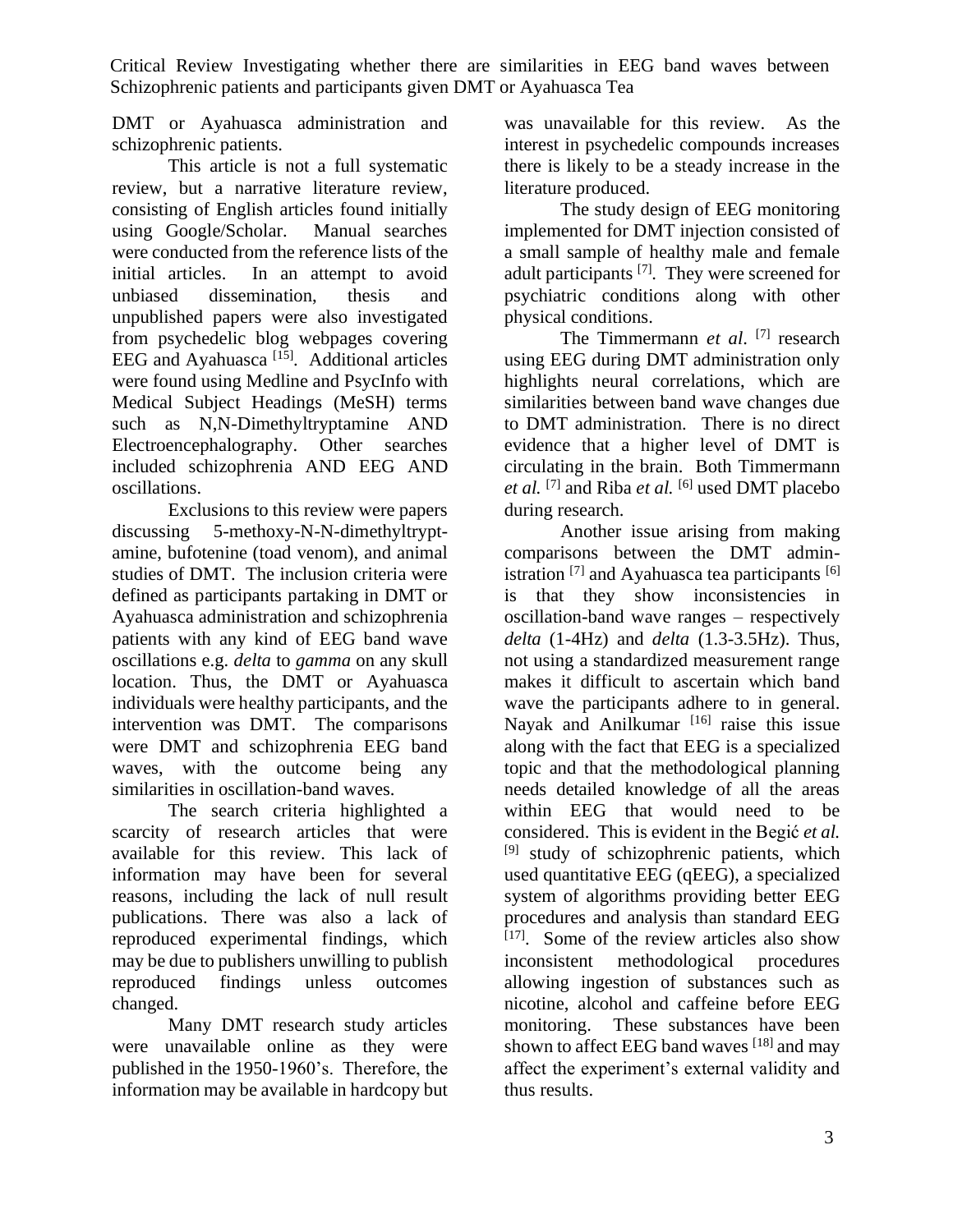The unequivocal 96% EEG quantitative biomarker for paranoid schizophrenia identified by Buettner *et al*. [19] is rooted in collected computational datasets with machine learning classifiers. Thus, the importance is not so much in relying on the EEG recording but, in the methods and procedures used to investigate specific schizophrenic phenotypes. For example, other research on EEG monitoring has reached an 85% accuracy, although this was for monitoring chronic schizophrenia responding to clozapine  $[20]$ . Therefore, EEG monitoring of schizophrenia may need specific methodological algorithms for detecting specific types of schizophrenia.

Although there are nine different types of schizophrenia classified in the International Classification of Diseases  $(ICD-10)$ , the Buettner *et al.* <sup>[19]</sup> EEG monitoring article focuses on paranoid schizophrenia. The EEG results on paranoid schizophrenia may have some significance. Paranoia has been known to present in both DMT  $[21]$  and Ayahuasca ingestion  $[22]$ . The schizophrenic participants in the research were defined using the DSM classification system <sup>[8] [9]</sup>. The Begić *et al*. <sup>[9]</sup> patients were hospitalized at the time, but there is no evidence to show that they were hallucinating while the research was being carried out, and there were no subjective questionnaires like in the DMT or Ayahuasca research linking EEG monitoring to any subjective experience.

This review's main limitation is the small number of DMT and Ayahuasca ingestion studies completed to date. Additionally, limitations lie with the initial methodological procedures of defining schizophrenia classifications, along with what the EEG is monitoring. For example, the monitoring does not show endogenous or exogenous DMT production in the brain as EEG is not equipped to monitor chemicals but finds correlations between administration

of DMT and changes in brainwaves. More effective methods and procedures to address DMT administration and the brain connection may lie in carbon labeling *in vivo* animal studies enabling a detailed understanding of DMT dispersion neurobiologically  $[23]$ . It may be that advances in radioligands could be applicable and available using human participants. For example, results from tagging of DMT (or the metabolite) could be compared between labelled DMT in schizophrenics and exogenous DMT participants. This would enable any quantities and similarities to show in specific brain regions as they appeared. Additional approaches could be assays using single nucleotide polymorphisms (SNPs) to provide a plethora of chemical and metabolites that are connected to DMT and how they interact with some of the known schizophrenic gene phenotypes [21].

# **RESULTS**

EEG Hertz frequency bands are used in the analysis and are separated into five different band waves, *delta, theta, alpha, beta,* and *gamma* [24]. Several studies show increased activity in the *delta* and *theta* band wave frequency in patients with psychosis [8] [9]. There is evidence that chronic psychosis produces increased EEG *delta* and *theta* band activity  $[2]$ . Although these results were statistically significant, they are estimated differences calculated using linear regression models, which show correlations and specific *p*-values for the wave bands were not separated in this study. Some studies have shown a decrease in *alpha* frequency in psychosis [13]. All these differing band waves are important in linking the neurological experience of psychosis to the possible experience of endogenous DMT that is produced naturally in the body [3].

Although the objective and subjective measurements complement each other by providing evidence that EEG band wave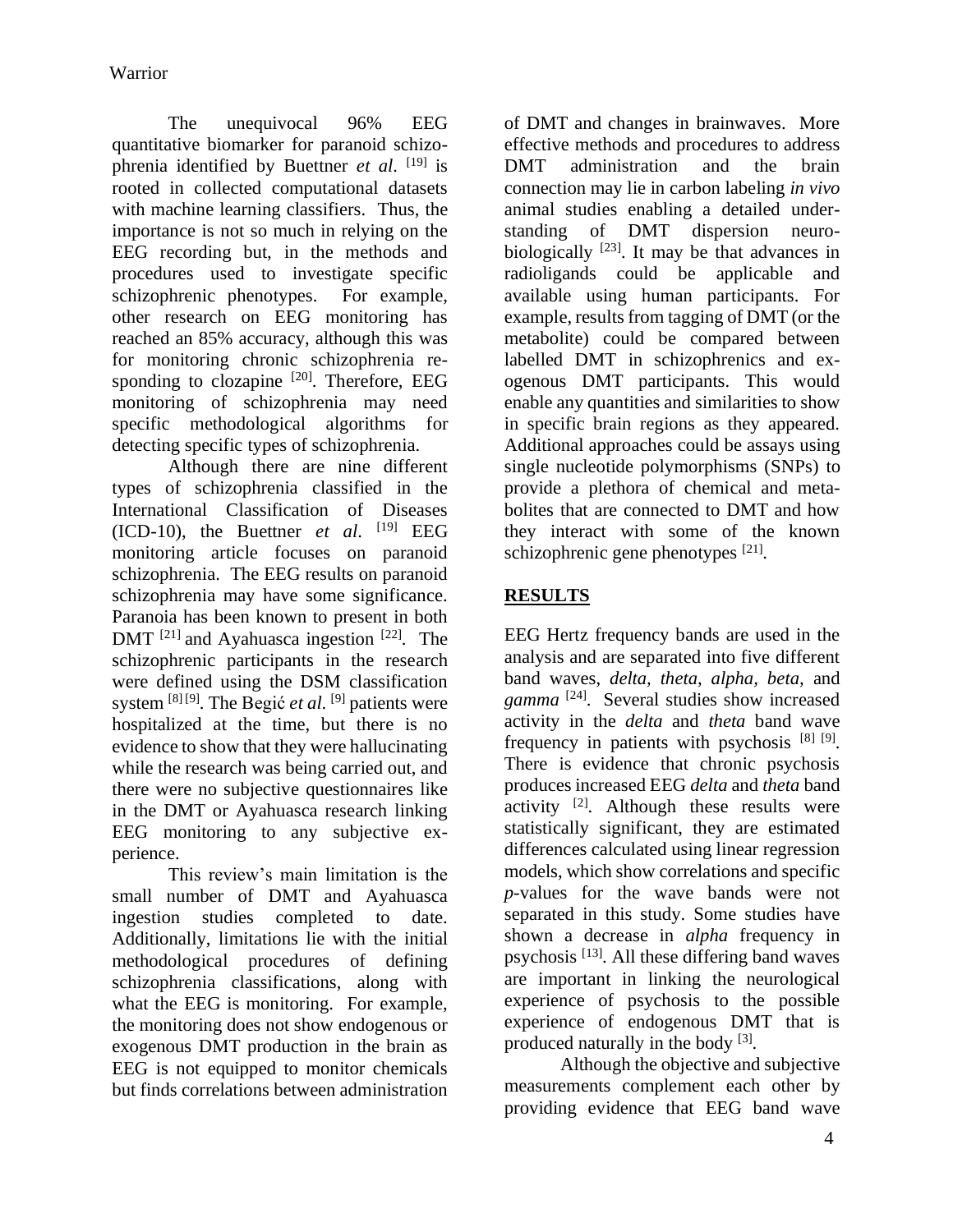changes record consciousness experiences, it is essential to note that the EEG monitoring cannot produce evidence of any specific chemical changes in the brain.

Riba *et al.* [6] used high and low dose Ayahuasca to show that there were changes in the EEG band waves relating to the amount of Ayahuasca taken and the effects experienced. They did this by comparing controls to participants in which it showed significant changes to EEG band waves between controls and low to high dose Ayahuasca ingestion. The *delta* and *theta* bands showed increased different  $(p < 0.05)$ between baseline (PRE-2) values in the absolute power (*theta* band 3.5-7.5 Hz) at low dose at 120 minutes after ingestion (-1.70 +/- 1.45 *SEM*) and (*delta* 1.3-3.5 Hz) at high dose 90 minutes after ingestion  $(-1.40 +1.10)$ *SEM*). There was also a reduction in *beta* levels (-0.10 +/- 0.16 *SEM*) at a low dose and (-0.10 +/- 0.27 *SEM*) at a high dose in relative power that was also statistically significant with a *p*-value  $< 0.05$ . These results suggest that DMT affects different band waves so much that the oscillations' resonance is a different frequency than baseline or controls. For example, the lower band waves increased (*delta, theta*), while the higher band wave (beta) was decreased.

Timmermann *et al.* [7] also endeavored to measure EEG band waves alongside the subjective experience using a rating scale during intravenous injection of DMT fumarate straight into blood system. They found reduced *alpha* (cluster  $p = 5.33e$ -04) and *beta* wave (cluster  $p = 0.033$ ) bands in the time averaged component, suggesting that the higher frequency band waves showed a significant reduction from controls. In contrast, the lower frequency band waves increased for *delta* (cluster  $p = 0.024$ ) and *theta* (cluster  $p = 0.007$ ) bands in the oscillatory power frequency. These *p*-values show that the changes in participants from controls are statistically significant.

The rating scales measuring the subjective DMT experience complement the EEG wave band patterns found. Although subjective measures within consciousness are being debated <sup>[25]</sup>, the qualitative data gathered is generally acceptable for validity and reliability<sup>[26]</sup>.

Using different *p*-value measures of reporting between the research papers may elicit some controversy as it suggests that what is statistically significant in one paper will not be in another, even though the same tests may be applied. For example, Timmermann *et al*. [7] and Riba *et al*. [6] have different *p*-value targets for the subjective measures.

Rating scales are commonly used to collect and measure patients' experiences using a questionnaire, but discrepancies in rating scales may also produce problems when analyzing any correlations between papers [27]. For example, Timmermann *et al*.  $\frac{1}{[7]}$  used the neurophenomenology framework [28], which integrates the first-person subjective experience while taking psychedelics, with the objective recordings of the EEG. This framework uses an intensity rating scale, relayed verbally to the researcher, at specific times, due to DMT having an influence on key areas such as visual, emotional and bodily feelings. These scales are then coded by the researcher and are analyzed alongside the EEG's time sequences  $[7]$ .

These results are based on time measured sequences of both the EEG in relation to the subjective experiences while under the influence of DMT. The results showed that visual intensity correlated with reduced *alpha* waves  $(p = 2.67e-04)$  $(.0002.67)$  and *beta* ( $p = 0.04$ ), whereas there were increases in *delta (p* = 0.004) and *theta*  $(p = 0.01)$ . These results may suggest that the visual experience of DMT is related in some way to the increase of *delta* and *theta* band waves, which have been found in other neuropsychiatric conditions<sup>[8][9]</sup>.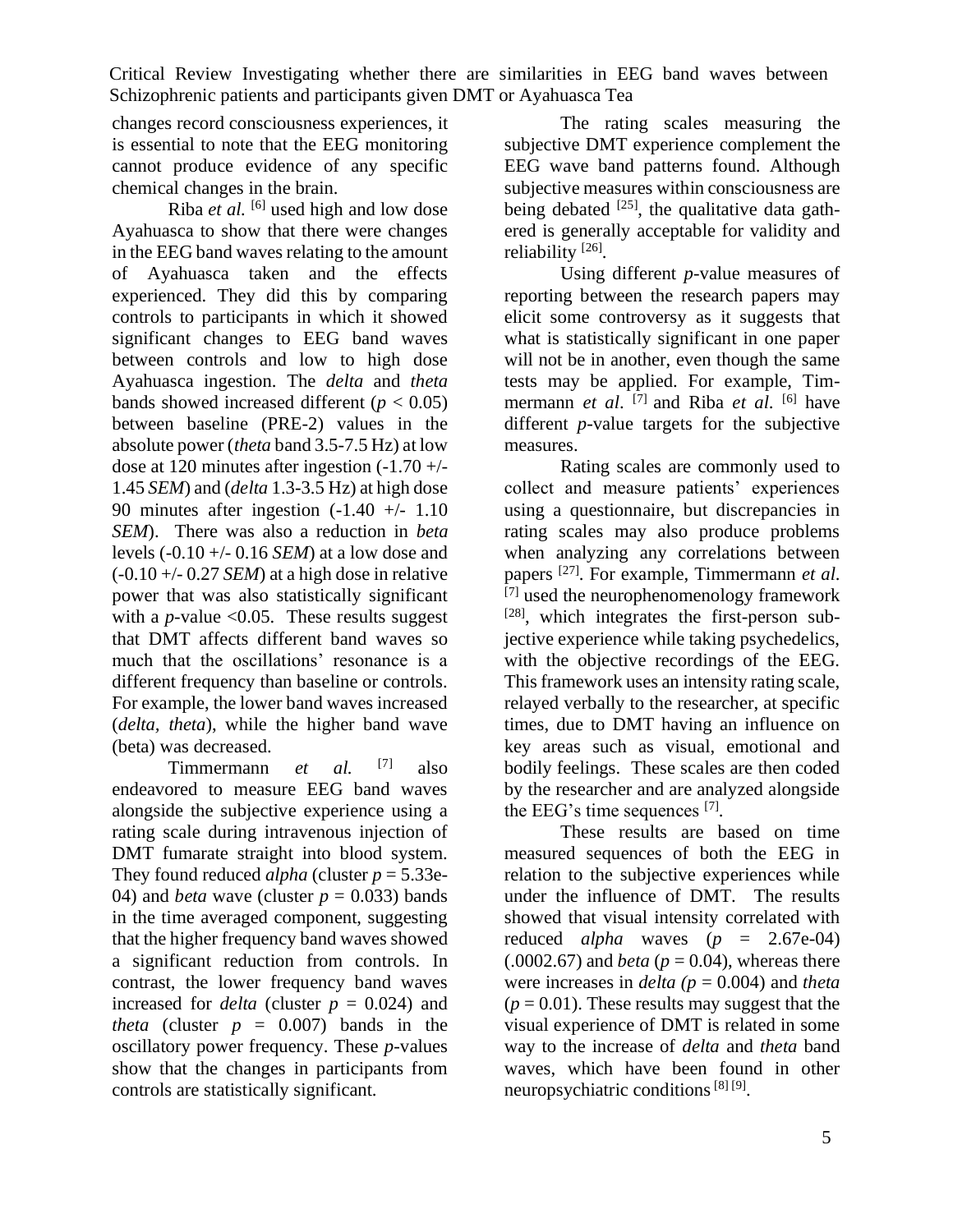The alternative to neurophenomenology is the Hallucinogen Rating Scale (HRS) questionnaire, specially designed for subjective experiences under psychedelic drugs [29] and was used by Riba *et al*. [6] in the Ayahuasca research. This consists of six subscales, including perception, cognition, and emotion. A one-way ANOVA with repeated measures for high and low dose ayahuasca was used. They used this method to test the mean differences between the groups of high and low, repeating each mean subscale of the HRS to find the results. The results showed that the ratings for perception, cognition, and emotion were all statistically significant, with the  $p$ -value  $< 0.001$  on the HRS compared to controls. However, the mean score of 1.35 (SD 0.61) in decision making (Volition), was only slightly significant on a high dose with a *p*-value <0.05. Again, these results suggest that DMT (via Ayahuasca ingestion in this instance) may affect the body in substantially different ways by changing consciousness, like in emotional processing, as assessed using the HRS.

It is interesting to note the divergence from the HRS to neurophenomenology for subjective measures in the Timmermann *et al*. [7] research, because the reliability and validity of the HRS had already been assessed in 2001 using both Ayahuasca and DMT injections <sup>[29]</sup>. This contrasts with Winkelman <sup>[30]</sup> highlighting the lack of studies in psychedelic research using neurophenomenology. This suggests that competing techniques for qualitative data within psychedelic research can become problematic when comparing data when no official design for subjective psychedelic experiences is used as standard practice.

On the other hand, the Brief Psychiatric Rating Scale (BPRS) is used as a rating scale measurement for psychotic patients when researching EEG wave band differences<sup>[31]</sup>. This is an entirely different

rating scale that is used when researching subjective Ayahuasca experiences and is analyzed differently by using a point system rated 1-7 with 18 items, but only one of these items focusing on hallucinations [32].

Future research could incorporate a standardized analysis protocol when reporting EEG band wave ranges that monitor participants under the influence of DMT. This standardized protocol should extend to qualitative measurements using one specific rating scale for measuring the subjective experience, which may extend to psychotic patients, and the DSM criteria. For example, using the HRS on psychotic patients may well highlight similarities to the subjective experience of DMT and psychotic episodes. A significant limitation to this overall review is that EEG band waves cannot measure a particular chemical present in the brain. Other limitations are the discrepancies between research papers regarding different *p*-value targets, EEG band wave ranges, and subjective framework methods that make it harder to properly investigate the exact similarities between them.

The overall results show that there are indeed changes to EEG wave bands under the various administrations of DMT. These changes include DMT administration when compared with controls and also the amount of DMT administered. Therefore, there is evidence that DMT affects the body and that depending on the amount residing in the body has sufficient changes to subjective consciousness ratings and correlations to EEG band waves. The measurements in psychotic episodes show the same changes to EEG wave bands, and some studies show that DMT is present in this health condition [1].

## **DISCUSSION**

The hypothesis was evaluated by focusing on specific EEG band waves and looking for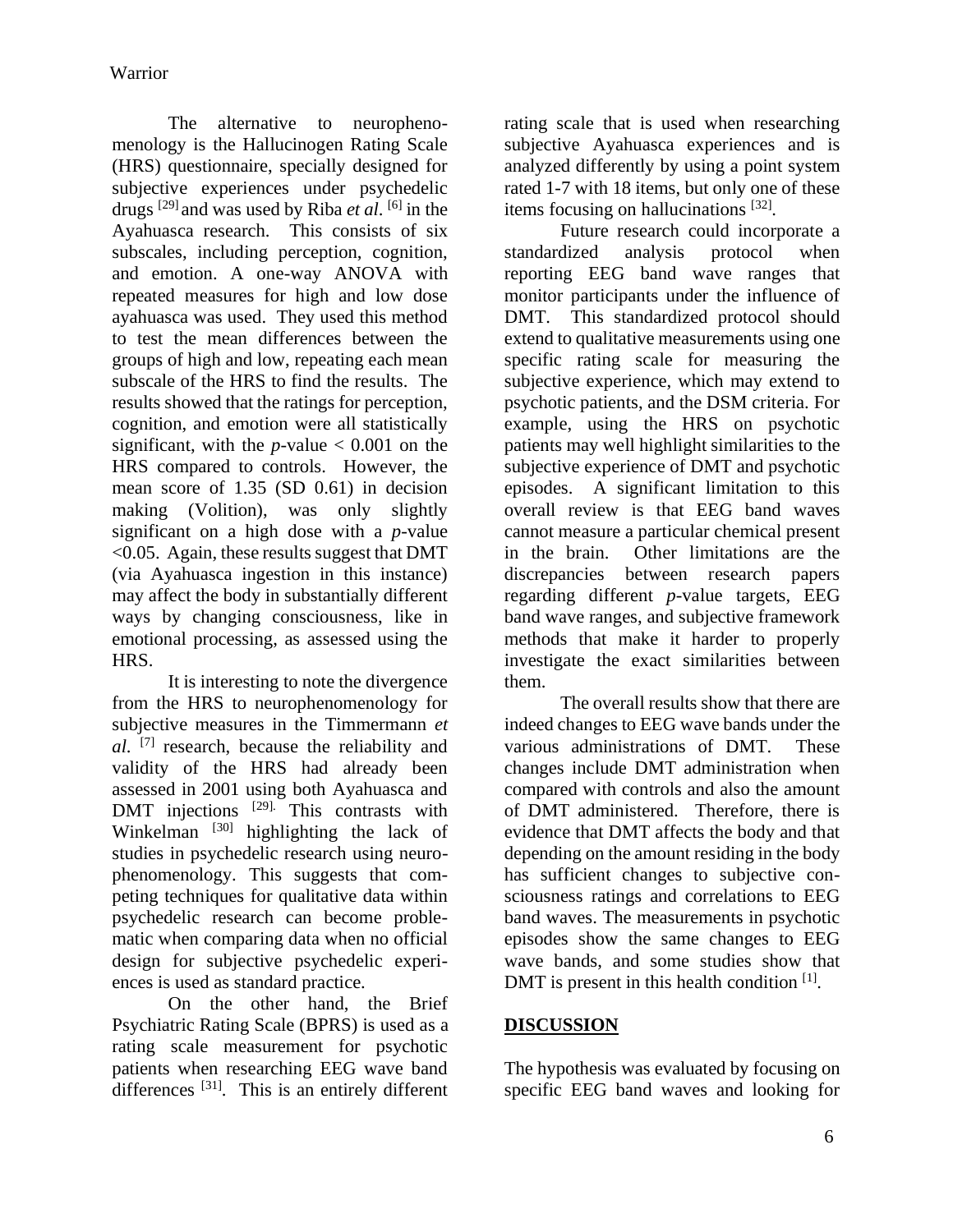similarities between the groups specified. The results may indicate another method for monitoring the possibility of endogenous DMT influencing any schizophrenic symptoms. This review may be a valid contribution to science by evaluating a biological mechanism for psychotic episodes in schizophrenia. This review takes ad-vantage of previous research, implying that Ayahuasca and DMT chemical composition induces schizophrenic symptoms [33].

Earlier studies suggested that the 'transmethylation hypothesis' was a disruption of metabolism that resulted in endogenous DMT, producing symptoms of schizophrenia [34]. Further investigations on urine samples confirmed that DMT levels were higher in some patients who experienced schizophrenia  $^{[1]}$   $^{[35]}$ . Detection of DMT levels in blood and urine samples in schizophrenic patients has shown inconsistent results  $^{[36]}$ . This conflicting evidence may imply insufficient methods of detection. In addressing this situation, neuroscientists incorporated EEG monitoring of schizophrenic patients finding differences to healthy controls [37].

The psychiatric condition exclusion is a double-edged sword. On the one hand, DMT administration in subjects with psychiatric conditions has been known to intensify symptoms such as changes to thought and perception  $[22]$ . Thus, it would be ethically challenging to include these patients in DMT research. On the other hand, including these subjects could shed some light on why schizophrenic phenotype people experience enhanced symptoms of schizophrenia when they participate in recreational DMT. Alternative methods to EEG monitoring may be to use genetics to associate mutations with endogenous DMT production [21], thus understanding why enhanced symptoms are experienced with DMT administration.

Research has shown that there are differences in EEG band wave oscillations in schizophrenic patients compared to controls [38] [39], although this EEG biomarker can only be assessed by using the specific methodology, which still needs to be established for different phenotypes of schizophrenia. Changes in cortical activity have not been compared between subjects under DMT or Ayahuasca influence and patients experiencing psychotic episodes. This article addresses this gap with the hypotheses that schizophrenic patients and DMT ingestion participants exhibit similar changes in EEG band wave oscillations. These findings may affirm previous studies on EEG monitoring on schizophrenic patients  $[40]$  and DMT ingestion participants  $[7]$  where oscillations were found in the lower range band waves, e.g., *delta, theta.*

Further research found changes in cortical activity and altered consciousness in subjects under the influence of DMT or Ayahuasca. This was evaluated by simultaneously using questionnaires, thus recording changes of emotional or visual experiences  $[6]$   $[7]$ . Interest in this research area is increasing due to the cognitive similarities between the symptoms of DMT and Ayahuasca participation and schizophrenic patients [41] .

Table 1 shows varied and contradictory findings for comparison. Most of the *gamma* band waves in the articles were either unmonitored or did not significantly change. The *beta* band wave increased in some of the Ayahuasca reviews, and one of the schizophrenia monitoring reviews, but decreased for the DMT study. The *alpha*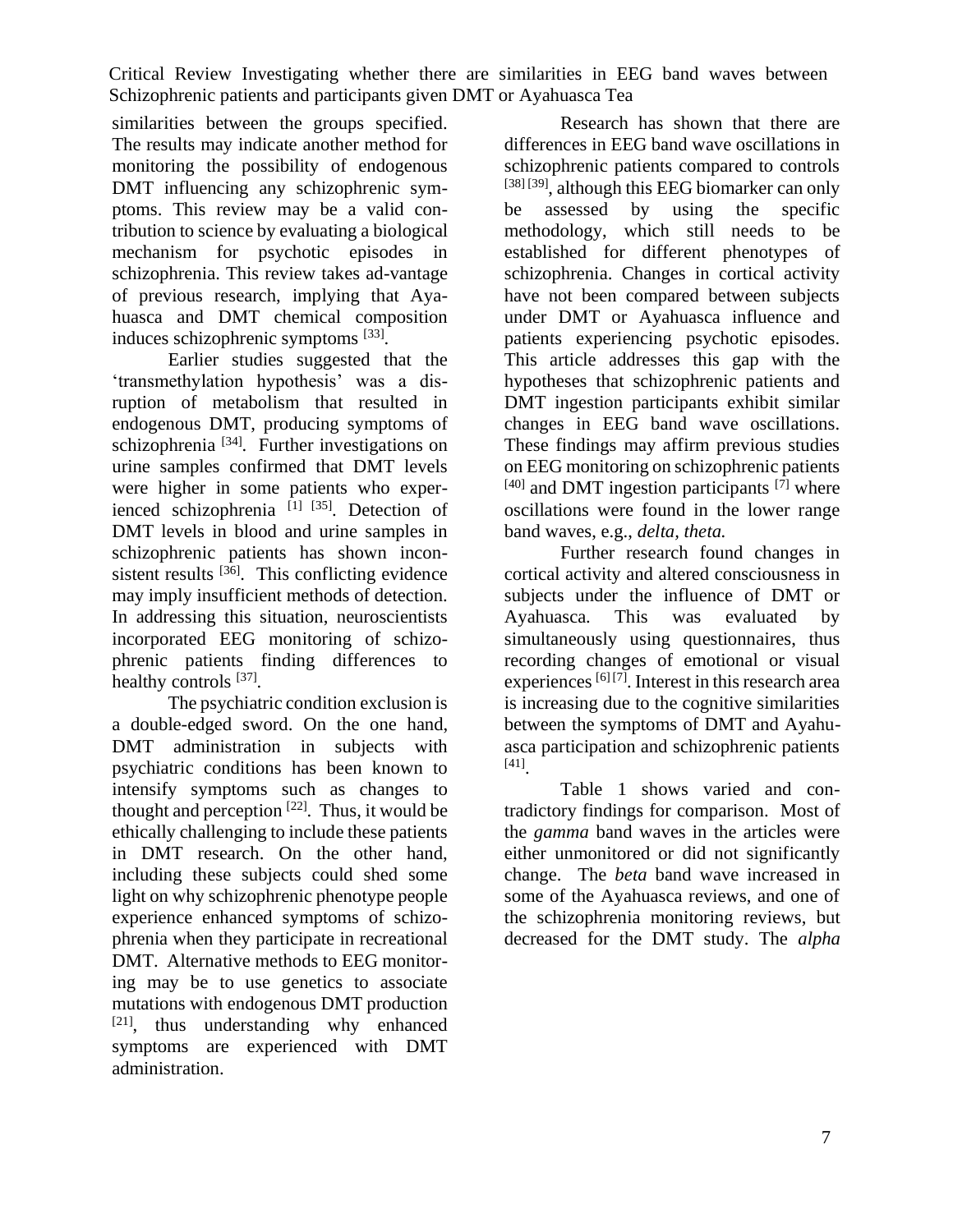band waves decreased in two of the Ayahuasca studies and the DMT study. It, however, increased in one schizophrenia study and decreased in the other. The *theta* band waves were all reduced in the Ayahuasca studies but increased in the DMT and schizophrenia studies. The *delta* band

waves decreased in one of the Ayahuasca studies but increased in both the DMT and one schizophrenia study. Although, Table 1 is a basic representation of overall findings, it does not represent differences in overall EEG techniques. For example, Hong *et al.* [8] found increased *delta* bands in resting states

| Table 1:<br>A schematic representation of results using band wave monitoring of Ayahuasca or DMT |              |              |              |             |              |
|--------------------------------------------------------------------------------------------------|--------------|--------------|--------------|-------------|--------------|
| participants and schizophrenic patients.                                                         |              |              |              |             |              |
| <b>EEG</b> Oscillation-Band                                                                      | <b>DELTA</b> | <b>THETA</b> | <b>ALPHA</b> | <b>BETA</b> | <b>GAMMA</b> |
| Waves                                                                                            |              |              |              |             |              |
| Ayahuasca                                                                                        |              |              |              |             |              |
| Effects of Ayahuasca[42]                                                                         |              |              |              |             |              |
|                                                                                                  |              |              |              |             |              |
| Topographic pharmaco-EEG<br>mapping $\dots$ [6]                                                  |              |              |              |             |              |
|                                                                                                  |              |              |              |             |              |
| Inhibition of alpha<br>oscillations <sup>[43]</sup>                                              |              |              |              |             |              |
|                                                                                                  |              |              |              |             |              |
| <b>DMT</b><br>Neural correlates of the<br>$DMT$ $^{[7]}$                                         |              |              |              |             |              |
|                                                                                                  |              |              |              |             |              |
| <b>Schizophrenia</b>                                                                             |              |              |              |             |              |
| A shared low-frequency[8]                                                                        |              |              |              |             |              |
| Quantitative<br>Electroencephalography<br>[9]                                                    |              |              |              |             |              |

Increase in Hz.

Decreased in Hz.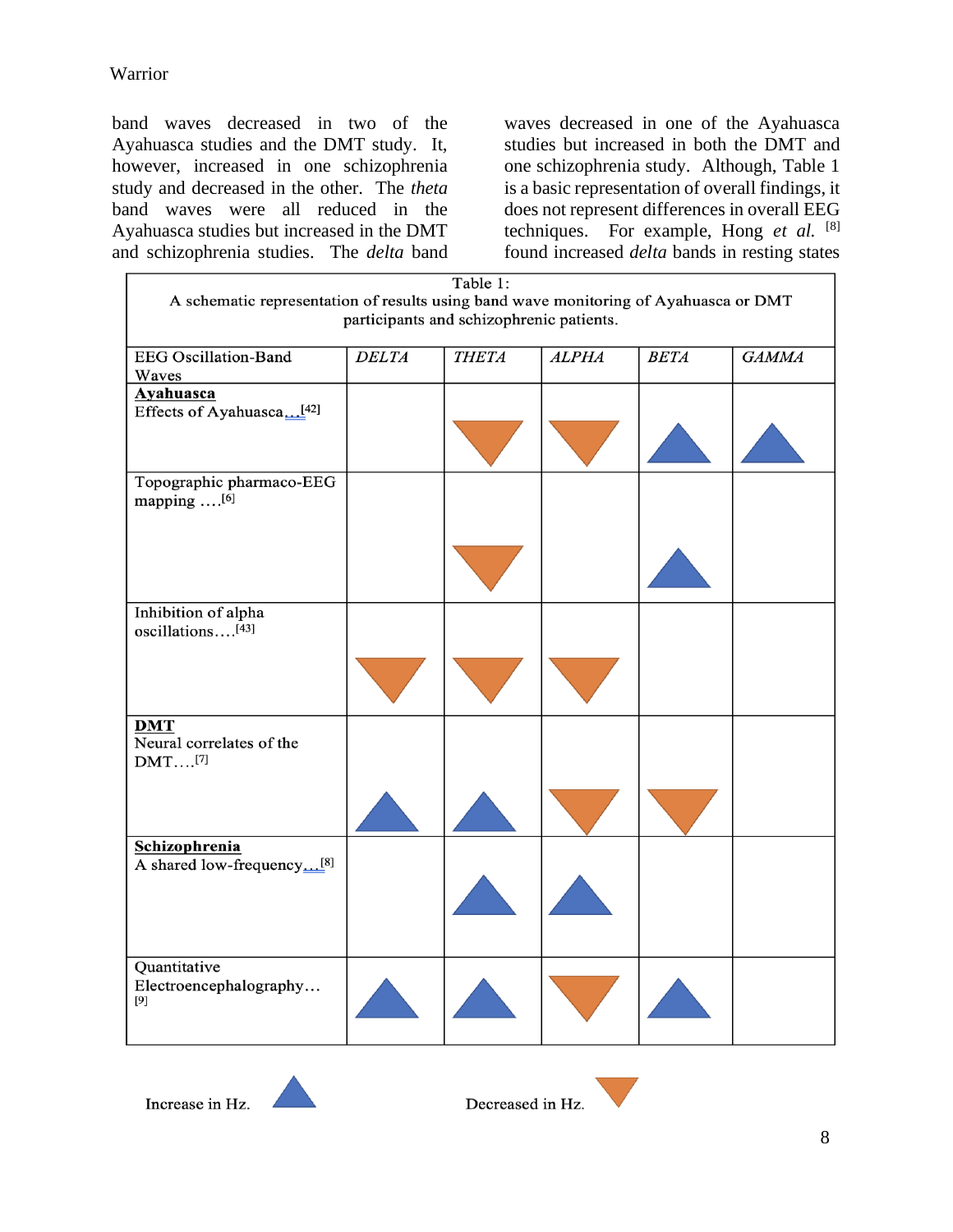but reduced *delta* in sensory gating. Overall, these results were inconsistent, although there were some similarities.

It is interesting to note these similarities, especially with the pure DMT  $[7]$  and the schizophrenia participants <sup>[9]</sup>. These both showed increases in lower band wave oscillations, for example, *delta* and *theta,* and there were also similarities in the decreased *alpha* oscillations.

Also noteworthy are the articles concerning Ayahuasca participation<sup>[6][42][43]</sup>. These showed a reduction in *Theta* band waves compared to DMT and schizophrenic patients, while some of the Ayahuasca articles reported higher amplitude in *beta* and *gamma* ranges. These results challenge the initial hypothesis producing an opportunity to discuss why conflicting results appear.

There are a few points that may have influenced these contradictions. For example, Ayahuasca is a mixture of plants containing DMT and plants containing monoamineoxidase inhibitors (MAOi), which allow orally taken DMT to metabolize in the body [44] The MAO inhibitors have different psychoactive qualities  $[45]$ . The use of heterogeneous Ayahuasca plants used in the review articles may account for the differences between the Ayahuasca groups.

There were very few exogenous DMT studies as it is an illegal substance in many countries [46] and requires Home Office approval in the UK for research use  $[47]$ . Ayahuasca is legal in some countries; therefore, research is more accessible. Research studies with band wave monitoring of DMT or Ayahuasca proved to be sparse. One article had a conflict of interest [43] which may influence the results. There was a need to include Ayahuasca studies, as there was only one DMT research article exploring EEG monitoring that was relevant to this review. Therefore, there is a heterogenicity issue when comparing the studies as the Ayahuasca tea contains several plants, which may have influenced the results.

The *beta* band wave increase that occurs in both schizophrenia patients [9] and Ayahuasca participants  $[42]$  (Table 1), may warrant further investigation. For example, the plant used for this Ayahuasca contains 5- Meo-DMT, another natural endogenous chemical, that may trigger psychotic symptoms [48]. This could lead to further research using exogenous 5-Meo-DMT injections and EEG monitoring.

There were differences between the schizophrenic patient band waves. Although the criteria for schizophrenia were based on the DSM-IV<sup>[49]</sup> for both studies, one patient group was drug naïve  $[9]$ . Interestingly, there are more similarities between this article and the DMT participants. Other inconsistencies in results may be due to differences in the ranges used to define the EEG band waves.

Although both Timmermann *et al.* [7] and Riba *et al.* <sup>[6]</sup> use absolute power values (e.g., *delta, theta* etc.), these results may be subject to variation, and only Riba *et al.* [6] normalize the frequencies to remove any incon-sistencies. Therefore, it is difficult to com-pare the two papers as they use different analytical approaches, which can, in some cases extend to different procedures when processing the raw data for extracting the power spectrum of frequencies [50]. Another dissimilarity between the papers is the difference in range for each wave band frequency. For example, Timmermann *et al.* [7] defines the range in *delta* as 1-4 Hz and *theta* as 4-8 Hz, which is different from the Riba *et al*. [6] ranges of *delta* as 1.3-3.5 Hz and *theta* band of 3.5-7.5 Hz. This could mean that some wave bands may be included in *alpha* as the ranges are so inconsistent throughout, and therefore, in some cases discrepancies regarding ranges to the specific band waves may produce inconsistent values. For example, Ranlund *et al.* <sup>[2]</sup> highlight inconsistent findings within EEG on psych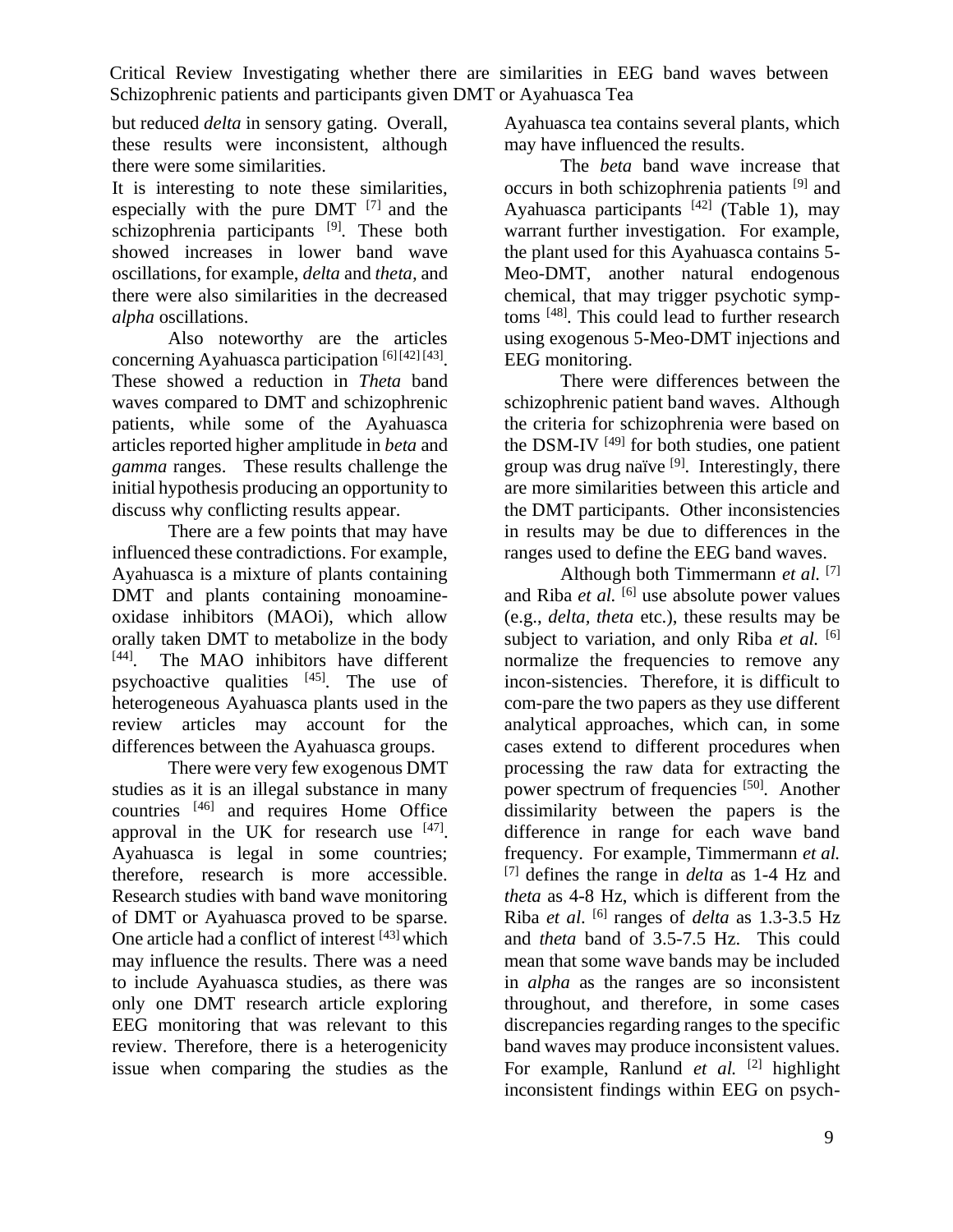otic patients, which may be influenced by the inconsistent values.

Placebos are used to validate the research conducted, although some psychedelic drug research has shown a placebo effect. For example, placebo admin-istration resulted in 61% of participants reporting drug effects following subjective questioning methods after ingestion [51]. Omitting EEG and plasma DMT baseline level recording may reduce validity, but this could be a perfect opportunity in future studies to repeat the experiment while using EEG monitoring to detect any placebo brain changes from baseline levels.

Whether these findings help answer the research question is debatable. On the one hand, there are some similarities between pure DMT and schizophrenic patient band waves, especially with the increase in lower band waves. Although, EEG monitoring does not detect specific chemical interactions, it does produce strong links to cognitive and perceptual processes that are invaluable in providing significant information when detecting changes in consciousness [52]. The results from this review suggest similarities between pure DMT and schizophrenic patient EEG band waves, unlike the Ayahuasca ingestion band waves. This may be due to different plants used in the Ayahuasca, which may have different DMT chemicals included (e.g., 5-Mexoy-DMT), or that properties of the MAO inhibitors are affecting band waves. It could also be due to different dosages.

The definition and application of specific protocols could be an invaluable opportunity for future Ayahuasca participation in EEG monitoring research. For instance, applying a diet used by Amazon tribes before ingesting Ayahuasca  $[53]$  may lead to more substantial EEG similarities with individuals with schizophrenia. Other research could investigate the DMT levels involved in circadian fluctuations within the plants [45], thus enabling control of the amount of DMT ingested from the plants. This could enable DMT quantities to be monitored and may produce similar results to schizophrenic patients' band waves if the DMT content is higher within the Ayahuasca tea. It would also be interesting to use the Buettner *et al.* <sup>[19]</sup> method to establish a precise and validated method for EEG monitoring of DMT ingestion, although this would require a very large sample size.

Ideally, reproducing each experiment, carried out using DMT or Ayahuasca, would allow other potential issues to be found. For instance, this would allow detailed information and findings to be collected in a consistent manner. Other limitations of this review are comparability. For example, Ayahuasca tea may contain different plant genus or species, and the tea may be administered in different quantities.

The Timmermann *et al.* [7] research can only assess EEG neural correlations in relation to injection of DMT. It cannot conclude any causal relationship between DMT administration and brain wave changes because it cannot monitor chemicals circulating in the brain. This warrants further investigation, perhaps using animal models to measure DMT absorption post-EEG measurement. Although, this method may also be unreliable as post-mortem asphyxiation allows many chemicals to rush to the brain [54], potentially confounding results of DMT circulating in the brain. Alternative methods to quantify the amount of DMT in blood plasma, at various times after administration, may be able to provide a validated association between DMT admin-istration and blood plasma levels [7] .

Building on this review, with the initial hypothesis of linking EEG band waves in schizophrenic patients and DMT ingestion participants, future study designs could move towards experimental, randomized control studies. Using schizophrenic patients under the same protocol and methods and pro-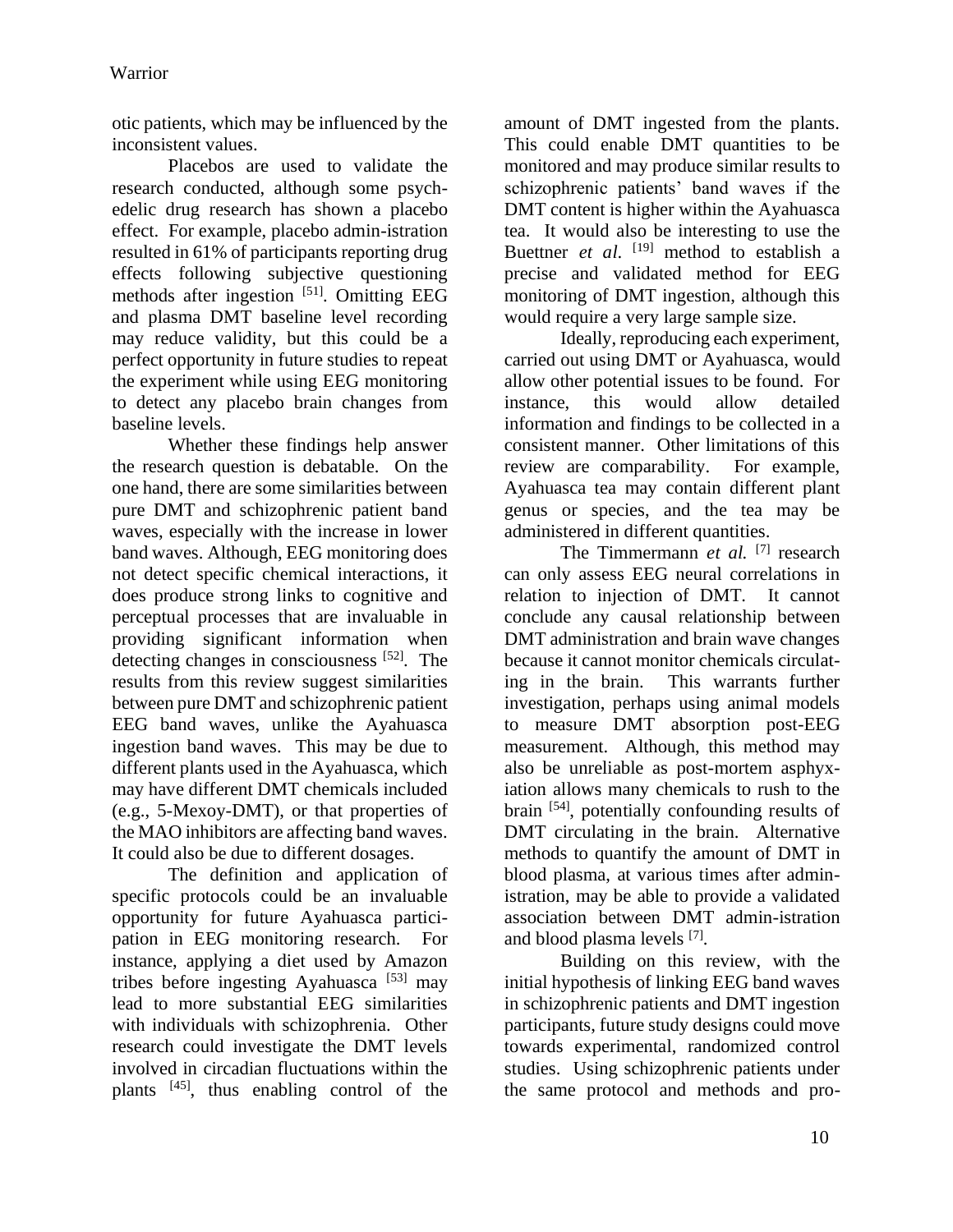cedures without DMT ingestion would provide better heterogenicity when comparing the two groups.

## **CONCLUSION**

The results of this review showed similarities in EEG band waves between pure DMT injection and schizophrenic patients. Results showed increasing lower band wave frequencies within these groups. The lack of replication of results for the band waves in this group may be due to the different plants added to the Ayahuasca. It was hypothesized in this review that schizophrenic patients and DMT ingestion participants would have the same EEG band wave oscillations. The finding of this review corroborated this hypothesis. Another confounding variable to this review was the amount of DMT administered, either via injection or Ayahuasca that might account for differences in the results.

Future research could reproduce this review by incorporating a wider data base and search criteria; for example, 'hoasca' is used by the religious Uniao do Vegetal members [22]. This information was found after the initial search, so it was not included. Future studies may also include repeated protocols of EEG monitoring of DMT or Ayahuasca, reinvestigating any new results, and reviewing the inconsistencies raised in this review.

This review highlights the need for future research, for example, published studies on DMT or more chemically controlled Ayahuasca EEG band wave monitoring. EEG monitoring using other chemicals such as 5-methoxy-DMT or MAO inhibitors could contribute to the present results. This review may stimulate future research to investigate the similarities occuring in schizophrenic patients and DMT ingestion.

## **AUTHOR INFORMATION**:

Written by Medusa Warrior for MSc Applied Neuroscience Degree with The King's College, London 2020. Send correspondence to: Medusa Warrior [\(Roostermedusa@hotmail.com\)](mailto:Roostermedusa@hotmail.com).

Conflict of Interest Disclosure: None

Warrior, M. (2020, December). Critical Review Investigating whether there are similarities in EEG band waves between Schizophrenic patients and participants given DMT or Ayahuasca Tea.*The Journal of Psychedelic Psychiatry*, *2*(4).

#### **REFERENCES**

- 1. 11. Murray R.M., Oon M.C., Rodnight R., Birley J.L., Smith A., (1979). Increased excretion of dimethyltryptamine and certain features of psychosis: A possible association. *Europe PMC* <https://europepmc.org/article/med/286576>
- 2. Ranlund, S., Nottage, J., Shaikh, M., Dutt, A., Constante, M., Walshe, M., Hall, M.-H., Friston, K., Murray, R., & Bramon, E. (2014). Resting EEG in psychosis and at-risk populations—A possible endophenotype? *Schizophrenia Research*, *153*(1–3), 96–102. <https://doi.org/10.1016/j.schres.2013.12.017>
- 3. Barker, S. A. (2018). N, N-Dimethyltryptamine (DMT), an Endogenous Hallucinogen: Past, Present, and Future Research to Determine Its Role and Function. *Frontiers in Neuroscience*, *12*. <https://doi.org/10.3389/fnins.2018.00536>
- 4. Frecska, E., Szabo, A., Winkelman, M. J., Luna, L. E., & McKenna, D. J. (2013). A possibly sigma-1 receptor mediated role of dimethyltryptamine in tissue protection, regeneration, and immunity. *Journal of Neural Transmission*, *120*(9), 1295–1303. <https://doi.org/10.1007/s00702-013-1024-y>
- 5. Williams, L. (1999). Human Psychedelic Research: A Historical and Sociological analysis. Multidisciplinary Association for Psychedelic Studies (*MAPS)* Retrieved 11 February 2020, from<https://maps.org/index.php>
- 6. Riba, J., Anderer, P., Morte, A., Urbano, G., Jané, F., Saletu, B., & Barbanoj, M. J. (2002). Topographic pharmaco-EEG mapping of the effects of the South American psychoactive beverage ayahuasca in healthy volunteers. *British Journal of Clinical Pharmacology*, *53*(6), 613– 628. [https://doi.org/10.1046/j.1365-](https://doi.org/10.1046/j.1365-2125.2002.01609.x) [2125.2002.01609.x](https://doi.org/10.1046/j.1365-2125.2002.01609.x)
- 7. Timmermann, C., Roseman, L., Schartner, M., Milliere, R., Williams, L. T. J., Erritzoe, D., Muthukumaraswamy, S., Ashton, M., Bendrioua,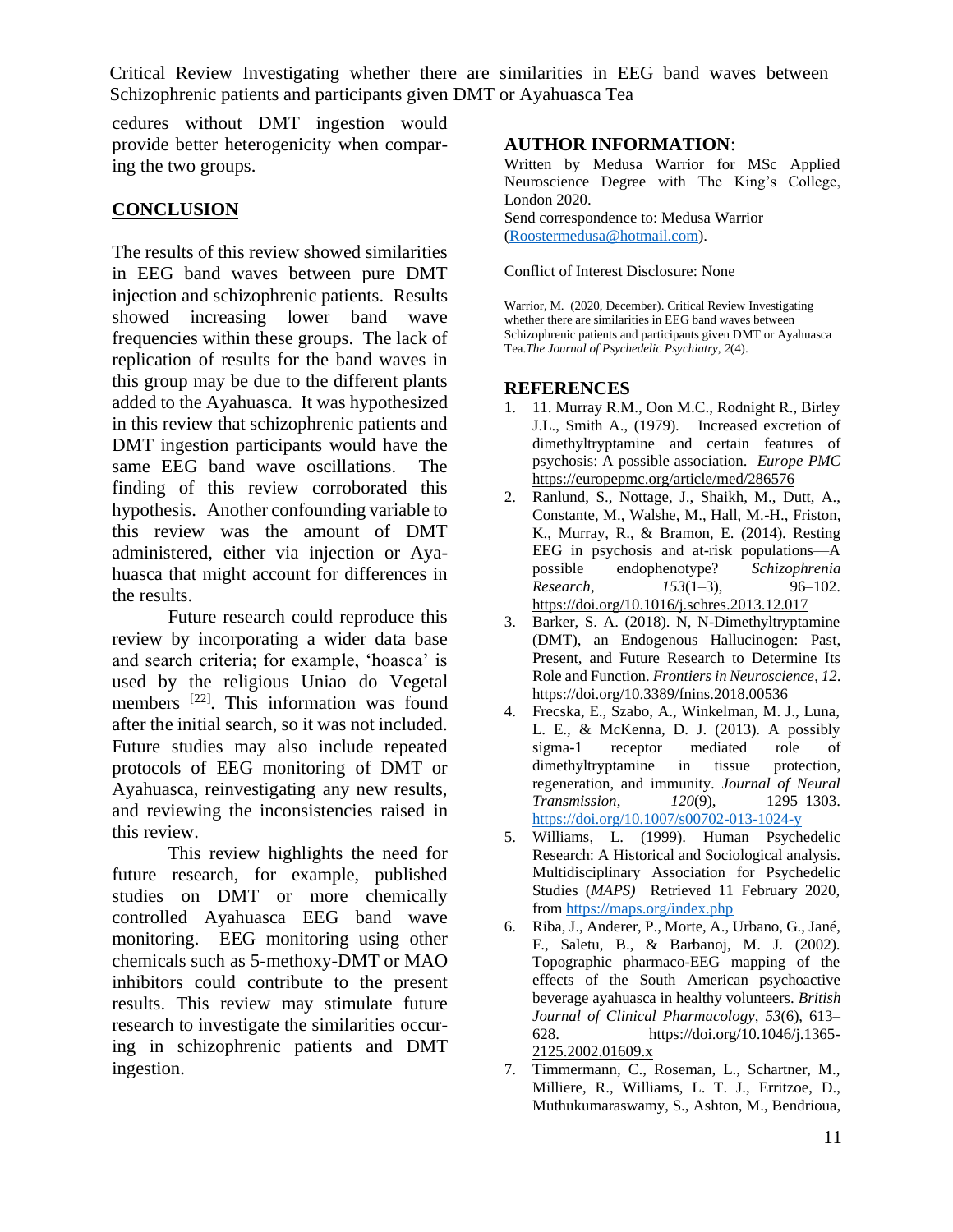A., Kaur, O., Turton, S., Nour, M. M., Day, C. M., Leech, R., Nutt, D. J., & Carhart-Harris, R. L. (2019). Neural correlates of the DMT experience assessed with multivariate EEG. *Scientific Reports*, *9*(1), 1–13. <https://doi.org/10.1038/s41598-019-51974-4>

- 8. Hong, L. E., Summerfelt, A., Mitchell, B. D., O'Donnell, P., & Thaker, G. K. (2012). A Shared Low-Frequency Oscillatory Rhythm Abnormality in Resting and Sensory Gating in Schizophrenia. *Clinical Neurophysiology : Official Journal of the International Federation of Clinical Neurophysiology*, *123*(2), 285–292. <https://doi.org/10.1016/j.clinph.2011.07.025>
- 9. Begić, D., Popović-Knapić, V., Grubišin, J., Kosanović-Rajačić, B., Filipčić, I., Telarović, I., & Jakovljević, M. (2011). Quantitative electroencephalography in schizophrenia and depression. *Psychiatria Danubina*, *23*(4), 355– 362.
- 10. Jacob, M. S., & Presti, D. E. (2005). Endogenous psychoactive tryptamines reconsidered: An anxiolytic role for dimethyltryptamine. *Medical Hypotheses*, *64*(5), 930–937. <https://doi.org/10.1016/j.mehy.2004.11.005>
- 11. Marshall, M. (2020). The hidden links between mental disorders. *Nature*, *581*(7806), 19–21. <https://doi.org/10.1038/d41586-020-00922-8>
- 12. Schnittker J., (2020) *Controversies in the Classification of Psychiatric Disorders*. (n.d.). Psychology Today. Retrieved 31 July 2020, from [https://www.psychologytoday.com/blog/the](https://www.psychologytoday.com/blog/the-diagnostic-system/201711/controversies-in-the-classification-psychiatric-disorders)[diagnostic-system/201711/controversies-in-the](https://www.psychologytoday.com/blog/the-diagnostic-system/201711/controversies-in-the-classification-psychiatric-disorders)[classification-psychiatric-disorders](https://www.psychologytoday.com/blog/the-diagnostic-system/201711/controversies-in-the-classification-psychiatric-disorders)
- 13. Howells, F. M., Temmingh, H. S., Hsieh, J. H., van Dijen, A. V., Baldwin, D. S., & Stein, D. J. (2018). Electroencephalographic delta/alpha frequency activity differentiates psychotic disorders: A study of schizophrenia, bipolar disorder and methamphetamine-induced psychotic disorder. *Translational Psychiatry*, *8*(1), 1–11. [https://doi.org/10.1038/s41398-018-](https://doi.org/10.1038/s41398-018-0105-y)  $0105-y$
- 14. Huszka, L., Zabek, D. H., & Doust, J. W. L. (1976). Urinary Excretion of N,N-Dimethylated Tryptamines in Chronic Schizophrenia: A Review of the Present Status of the Hypothesis. *Canadian Psychiatric Association Journal*, *21*(8), 541–546. <https://doi.org/10.1177/070674377602100808>
- 15. Hoffmann E., Keppel Hesselink J.M., Silveira Barbosa Y.W.M. (2001) Effects of a Psychedelic, Tropical Tea, Ayahuasca, on the Electroencephalographic (EEG) Activity of the Human Brain During a Shamanistic Ritual. *Multidisciplinary Association for Psychedelic*

*Studies (MAPS) Vol. XI Number 1.*  [https://maps.org/news](https://maps.org/news-letters/v11n1/11125hof.html)[letters/v11n1/11125hof.html](https://maps.org/news-letters/v11n1/11125hof.html)

- 16. Nayak, C. S., & Anilkumar, A. C. (2020). EEG Normal Waveforms. In *StatPearls*. StatPearls Publishing. [http://www.ncbi.nlm.nih.gov/books/NBK539805](http://www.ncbi.nlm.nih.gov/books/NBK539805/) [/](http://www.ncbi.nlm.nih.gov/books/NBK539805/)
- 17. Nuwer, M., & Coutin-Churchman, P. (2012). *Topographic Mapping, Frequency Analysis, and Other Quantitative Techniques in Electroencephalography* (pp. 187–206). [https://www.sciencedirect.com/sdfe/pdf/downloa](https://www.sciencedirect.com/sdfe/pdf/download/eid/3-s2.0-B978145570308100008X/first-page-pdf) [d/eid/3-s2.0-B978145570308100008X/first](https://www.sciencedirect.com/sdfe/pdf/download/eid/3-s2.0-B978145570308100008X/first-page-pdf)[page-pdf](https://www.sciencedirect.com/sdfe/pdf/download/eid/3-s2.0-B978145570308100008X/first-page-pdf)
- 18. Gilbert, D. G., Dibb, W. D., Plath, L. C., & Hiyane, S. G. (2000). Effects of nicotine and caffeine, separately and in combination, on EEG topography, mood, heart rate, cortisol, and vigilance. *Psychophysiology*, *37*(5), 583–595. <https://doi.org/10.1111/1469-8986.3750583>
- 19. Buettner, R., Beil, D., Scholtz, S., & Djemai, A. (2020). *Development of a Machine Learning Based Algorithm To Accurately Detect Schizophrenia based on One-minute EEG Recordings*.

<https://doi.org/10.24251/HICSS.2020.393>

- 20. Khodayari-Rostamabad, A., Hasey, G. M., MacCrimmon, D. J., Reilly, J. P., & Bruin, H. de. (2010). A pilot study to determine whether machine learning methodologies using pretreatment electroencephalography can predict the symptomatic response to clozapine therapy. *Clinical Neurophysiology*, *121*(12), 1998–2006. <https://doi.org/10.1016/j.clinph.2010.05.009>
- 21. Dean, J. G. (2018). Indolethylamine-Nmethyltransferase Polymorphisms: Genetic and Biochemical Approaches for Study of Endogenous N,N,-dimethyltryptamine. *Frontiers in Neuroscience*, *12*. <https://doi.org/10.3389/fnins.2018.00232>
- 22. dos Santos, R. G., Bouso, J. C., & Hallak, J. E. C. (2017). Ayahuasca, dimethyltryptamine, and psychosis: A systematic review of human studies. *Therapeutic Advances in Psychopharmacology*, *7*(4), 141–157. <https://doi.org/10.1177/2045125316689030>
- 23. Toshihiro Takahashi, Kazuhiro Takahashi, Tatsuo Ido, Kazuhiko Yanai, Ren Iwata, Kiichi Ishiwata, & Shigeo Nozoe. (1985). 11C-labelling of indolealkylamine alkaloids and the comparative study of their tissue distributions. *The International Journal of Applied Radiation and Isotopes*, *36*(12), 965–969. [https://doi.org/10.1016/0020-708X\(85\)90257-1](https://doi.org/10.1016/0020-708X(85)90257-1)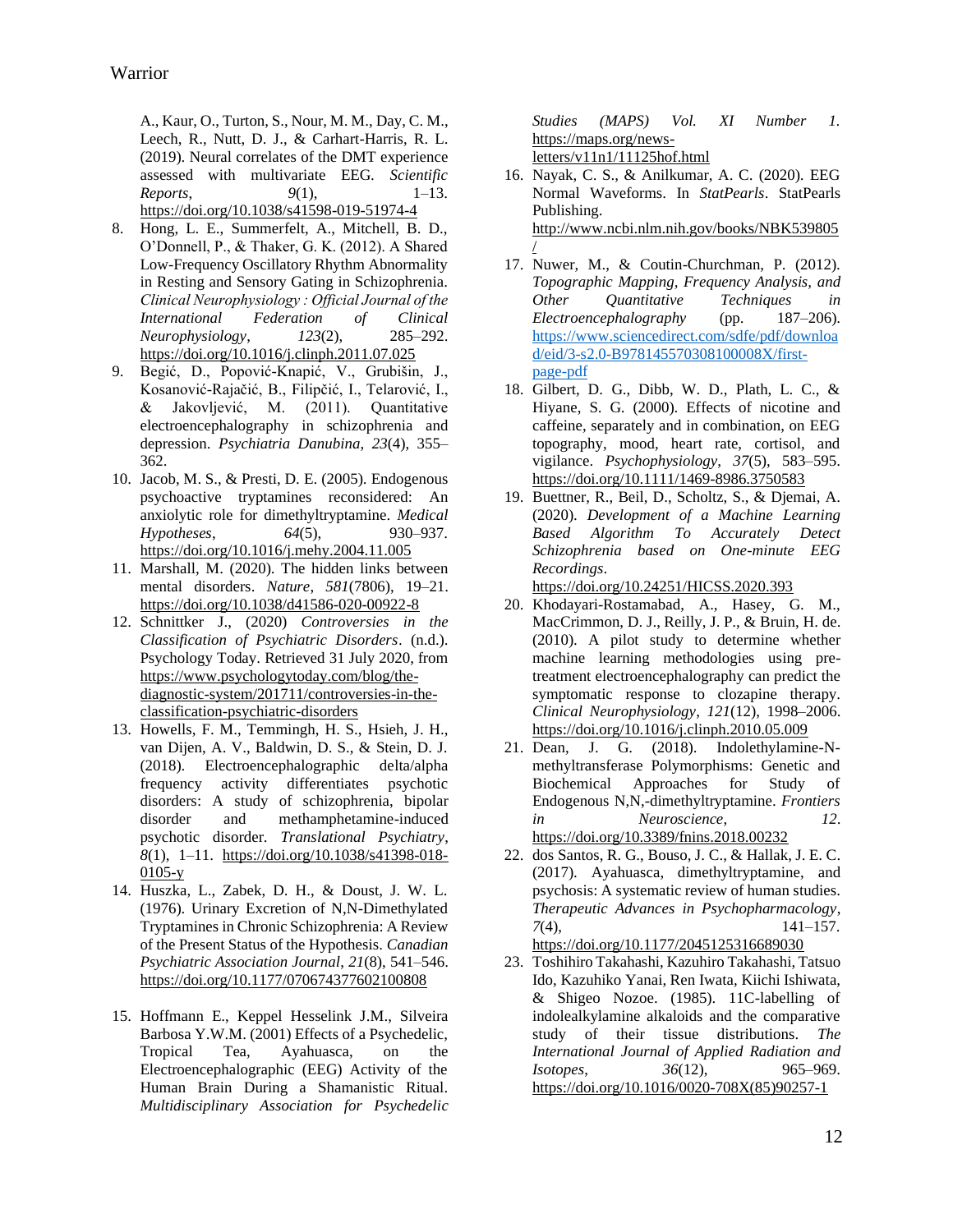- 24. Dressler, O., Schneider, G., Stockmanns, G., & Kochs, E. F. (2004). Awareness and the EEG power spectrum: Analysis of frequencies. *BJA: British Journal of Anaesthesia*, *93*(6), 806–809. <https://doi.org/10.1093/bja/aeh270>
- 25. Zehetleitner, M., & Rausch, M. (2013). Being confident without seeing: What subjective measures of visual consciousness are about. *Attention, Perception, & Psychophysics*, *75*(7), 1406–1426. [https://doi.org/10.3758/s13414-013-](https://doi.org/10.3758/s13414-013-0505-2) [0505-2](https://doi.org/10.3758/s13414-013-0505-2)
- 26. Elasy, T. A., & Gaddy, G. (1998). Measuring Subjective Outcomes. *Journal of General Internal Medicine*, *13*(11), 757–761. [https://doi.org/10.1046/j.1525-](https://doi.org/10.1046/j.1525-1497.1998.00228.x) [1497.1998.00228.x](https://doi.org/10.1046/j.1525-1497.1998.00228.x)
- 27. Khadka, J., Gothwal, V. K., McAlinden, C., Lamoureux, E. L., & Pesudovs, K. (2012). The importance of rating scales in measuring patientreported outcomes. *Health and Quality of Life Outcomes*, *10*, 80. [https://doi.org/10.1186/1477-](https://doi.org/10.1186/1477-7525-10-80) [7525-10-80](https://doi.org/10.1186/1477-7525-10-80)
- 28. Bockelman, P., Reinerman-Jones, L., & Gallagher, S. (2013). Methodological lessons in neurophenomenology: Review of a baseline study and recommendations for research approaches. *Frontiers in Human Neuroscience*, *7*. <https://doi.org/10.3389/fnhum.2013.00608>
- 29. Riba, J., Rodrı́guez-Fornells, A., Strassman, R. J., & Barbanoj, M. J. (2001). Psychometric assessment of the Hallucinogen Rating Scale. *Drug and Alcohol Dependence*, *62*(3), 215–223. [https://doi.org/10.1016/S0376-8716\(00\)00175-7](https://doi.org/10.1016/S0376-8716(00)00175-7)
- 30. Winkelman, M. J. (2017). The Mechanisms of Psychedelic Visionary Experiences: Hypotheses from Evolutionary Psychology. *Frontiers in Neuroscience*, *11*. <https://doi.org/10.3389/fnins.2017.00539>
- 31. Gschwandtner, U., Pflueger, M. O., Semenin, V., Gaggiotti, M., Riecher-Rössler, A., & Fuhr, P. (2009). EEG: A helpful tool in the prediction of psychosis. *European Archives of Psychiatry and Clinical Neuroscience*, *259*(5), 257–262. <https://doi.org/10.1007/s00406-008-0854-3>
- 32. Zanello, A., Berthoud, L., Ventura, J., & Merlo, M. C. G. (2013). The Brief Psychiatric Rating Scale (version 4.0) factorial structure and its sensitivity in the treatment of outpatients with unipolar depression. *Psychiatry Research*, *210*(2), 626–633.

<https://doi.org/10.1016/j.psychres.2013.07.001>

33. Pomilio, A. B., Vitale, A. A., Ciprian-Ollivier, J., Cetkovich-Bakmas, M., Gómez, R., & Vázquez, G. (1999). Ayahoasca: An experimental psychosis that mirrors the transmethylation hypothesis of schizophrenia. *Journal of*  *Ethnopharmacology*, *65*(1), 29–51. [https://doi.org/10.1016/s0378-8741\(98\)00163-9](https://doi.org/10.1016/s0378-8741(98)00163-9)

- 34. Osmond, H., & Smythies, J. (1952). Schizophrenia: A new approach. *The Journal of Mental Science*, *98*(411), 309–315. <https://doi.org/10.1192/bjp.98.411.309>
- 35. Rodnight, R., Murray, R. M., Oon, M. C., Brockington, I. F., Nicholls, P., & Birley, J. L. (1976). Urinary dimethyltryptamine and psychiatric symptomatology and classification. *Psychological Medicine*, *6*(4). <https://pubmed.ncbi.nlm.nih.gov/1070024/>
- 36. Barker, S. A., McIlhenny, E. H., & Strassman, R. (2012). A critical review of reports of endogenous psychedelic N, N-dimethyltryptamines in humans: 1955-2010. *Drug Testing and Analysis*, *4*(7–8), 617–635[. https://doi.org/10.1002/dta.422](https://doi.org/10.1002/dta.422)
- 37. Ibáñez-Molina, A. J., Lozano, V., Soriano, María. F., Aznarte, José. I., Gómez-Ariza, C. J., & Bajo, M. T. (2018). EEG Multiscale Complexity in Schizophrenia During Picture Naming. *Frontiers in Physiology*, *9*. <https://doi.org/10.3389/fphys.2018.01213>
- 38. Sollychin, M., Jack, B., Polari, A., Ando, A., Amminger, G., Markulev, C., McGorry, P., Nelson, B., Whitford, T., Yuen, H. P., & Lavoie, S. (2019). Frontal slow wave resting EEG power is higher in individuals at Ultra High Risk for psychosis than in healthy controls but is not associated with negative symptoms or functioning. *Schizophrenia Research*, *208*. <https://doi.org/10.1016/j.schres.2019.01.039>
- 39. van Tricht, M. J., Ruhrmann, S., Arns, M., Müller, R., Bodatsch, M., Velthorst, E., Koelman, J. H. T. M., Bour, L. J., Zurek, K., Schultze-Lutter, F., Klosterkötter, J., Linszen, D. H., de Haan, L., Brockhaus-Dumke, A., & Nieman, D. H. (2014). Can quantitative EEG measures predict clinical outcome in subjects at Clinical High Risk for psychosis? A prospective multicenter study. *Schizophrenia Research*, *153*(1), 42–47. <https://doi.org/10.1016/j.schres.2014.01.019>
- 40. Newson, J. J., & Thiagarajan, T. C. (2019). EEG Frequency Bands in Psychiatric Disorders: A Review of Resting State Studies. *Frontiers in Human Neuroscience*, *12*. <https://doi.org/10.3389/fnhum.2018.00521>
- 41. Grammenos, D., & Barker, S. A. (2015). On the transmethylation hypothesis: Stress, N,Ndimethyltryptamine, and positive symptoms of psychosis. *Journal of Neural Transmission (Vienna, Austria: 1996)*, *122*(6), 733–739. <https://doi.org/10.1007/s00702-014-1329-5>
- 42. Don, N. S., McDonough, B. E., Moura, G., Warren, C. A., Kawanishi, K., Tomita, H., Tachibana, Y., Böhlke, M., & Farnsworth, N. R.